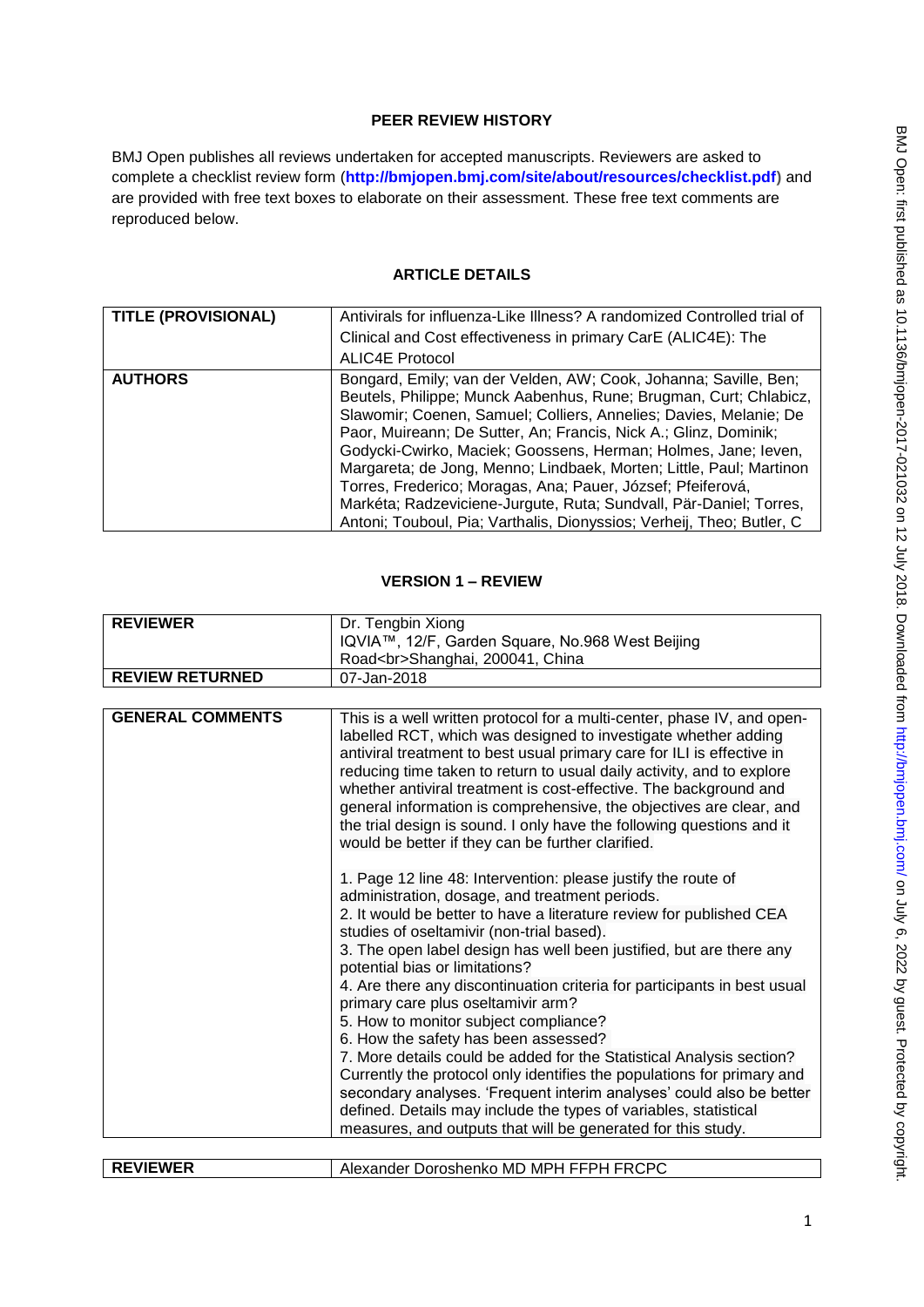| <b>REVIEW RETURNED</b><br>22-Jan-2018<br><b>GENERAL COMMENTS</b><br>In this study authors propose to address an important question<br>about whether adding Oseltamivir to routine management of<br>influenza-like illness during influenza season confer clinical benefits<br>and comprehensive protocol. Pragmatic trial methodology offers<br>"real-life" evaluation of the effect of antivirals in the primary care<br>settings and adaptive platform trial design offers flexibility. Including<br>cost-effectiveness is important consideration.<br>Authors should clarify the following points:<br>1. How was abbreviation of the trial (ALIC4E) derived?<br>2. Background section should include explanation that oseltamivir<br>may be used for the management of ILI on assumption that many<br>cases of ILI may be caused by influenza and that probability of this<br>is higher during influenza season (which is presumably based on<br>determination by public health authorities which include laboratory<br>confirmation for some cases). Or is there any other rationale?<br>3. Page 7, Line 15: Reference 1 is meant to support the statement<br>that "Annual influenza epidemics account for considerable morbidity                                                                                                                                                                                                                                                                                                                                                                                                                                 | Assistant Professor, Division of Preventive Medicine, Faculty of<br>Medicine and Dentistry, University of Alberta; Adjunct Professor,<br>School of Public Health, University of Alberta; Medical Officer of<br>Health, Edmonton Zone, Alberta Health Services, Canada |
|-----------------------------------------------------------------------------------------------------------------------------------------------------------------------------------------------------------------------------------------------------------------------------------------------------------------------------------------------------------------------------------------------------------------------------------------------------------------------------------------------------------------------------------------------------------------------------------------------------------------------------------------------------------------------------------------------------------------------------------------------------------------------------------------------------------------------------------------------------------------------------------------------------------------------------------------------------------------------------------------------------------------------------------------------------------------------------------------------------------------------------------------------------------------------------------------------------------------------------------------------------------------------------------------------------------------------------------------------------------------------------------------------------------------------------------------------------------------------------------------------------------------------------------------------------------------------------------------------------------------------------------------------------------------------|-----------------------------------------------------------------------------------------------------------------------------------------------------------------------------------------------------------------------------------------------------------------------|
|                                                                                                                                                                                                                                                                                                                                                                                                                                                                                                                                                                                                                                                                                                                                                                                                                                                                                                                                                                                                                                                                                                                                                                                                                                                                                                                                                                                                                                                                                                                                                                                                                                                                       |                                                                                                                                                                                                                                                                       |
|                                                                                                                                                                                                                                                                                                                                                                                                                                                                                                                                                                                                                                                                                                                                                                                                                                                                                                                                                                                                                                                                                                                                                                                                                                                                                                                                                                                                                                                                                                                                                                                                                                                                       | to patients and public health benefits to society. This is a well-written                                                                                                                                                                                             |
| influenza.<br>4. Page 11, lines 11-21: Authors should reference the<br>agency/authority they base their definition of ILI on. For example, in<br>children under 5, gastrointestinal symptoms may also be present. In<br>patients under 5 or 65 and older, fever may not be prominent.<br>5. Page 11, exclusion criteria: Three exclusion criteria are rather<br>subjective and based on clinical judgement of responsible clinicians.<br>Their judgement can differ by country, level of training, intensity of<br>influenza season. How can author ensure that individuals for whom<br>intervention may work are not systematically excluded?<br>6. Authors propose to collect data on influenza vaccination among<br>participants. Will it be adjusted to how well vaccine strains are<br>matched to a given season predominant strains?<br>7. Would authors propose to collect data on whether individuals<br>presenting with ILI could be part of an outbreak (e.g. family<br>members, living in congregate settings). Could this be a sub-group<br>of participants identified one of the secondary outcomes?<br>8. Page 16, line 33: Authors state that after flu season collected<br>laboratory specimens will be transported to lab in the University of<br>Antwerp. What is the rationale for this to be done after flu season,<br>rather than in real time?<br>9. How would author propose to handle/adjust differences in costs<br>between countries?<br>10. Can intensity (determined by the magnitude by which incidence<br>exceeds thresholds determined by public health agencies) and<br>severity (may be determined by strain associated with greater | and mortality", however it only refers to burden of pediatric                                                                                                                                                                                                         |
| morbidity) of the influenza season impact how effective tested<br>intervention (oseltamivir in addition to routine care) can be?                                                                                                                                                                                                                                                                                                                                                                                                                                                                                                                                                                                                                                                                                                                                                                                                                                                                                                                                                                                                                                                                                                                                                                                                                                                                                                                                                                                                                                                                                                                                      |                                                                                                                                                                                                                                                                       |

**VERSION 1 – AUTHOR RESPONSE**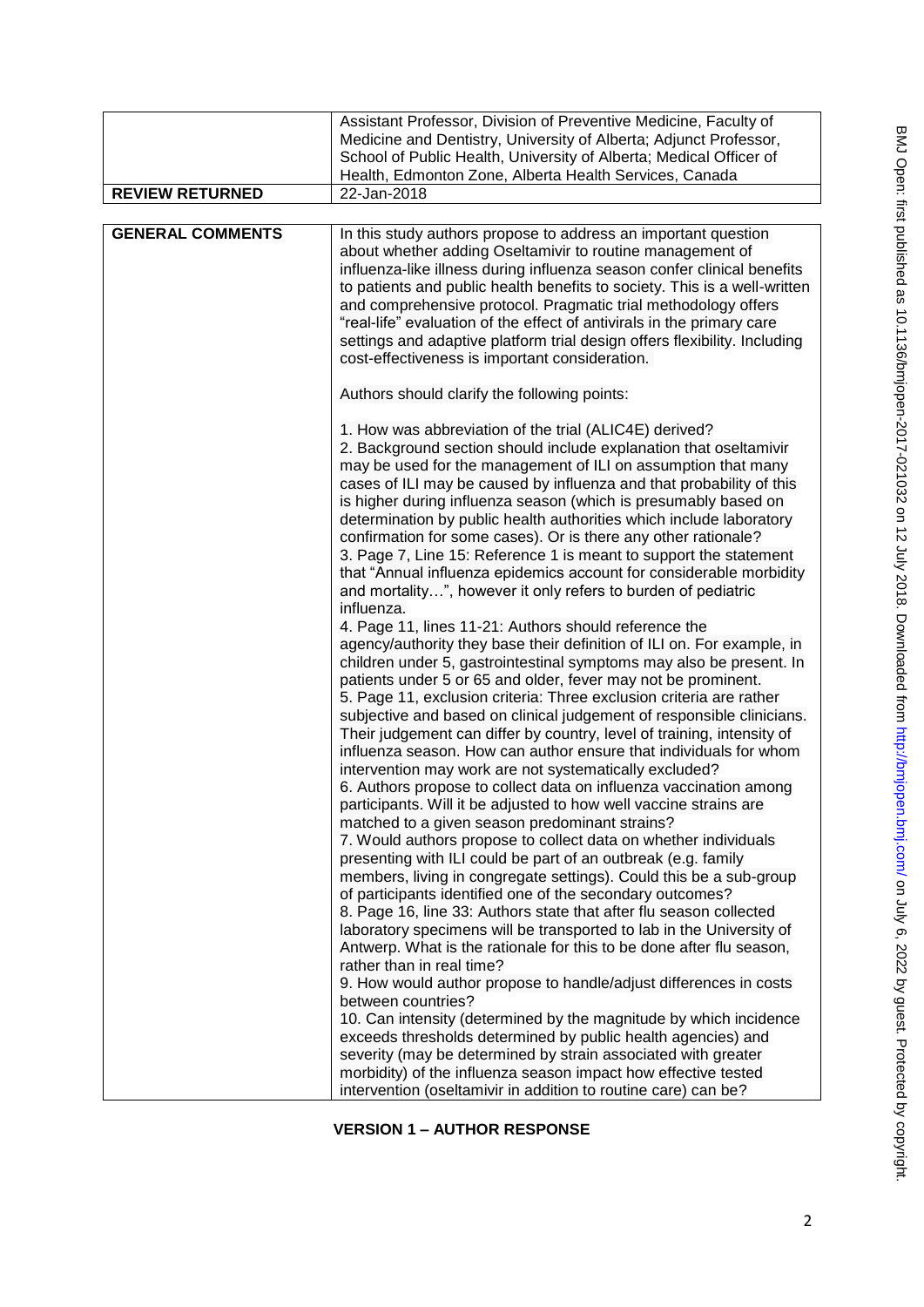# **Antivirals for influenza-Like Illness? A randomized Controlled trial of Clinical and Cost effectiveness in primary CarE (ALIC<sup>4</sup> E): The ALIC<sup>4</sup> E Protocol**

Authors Response to Reviewers:

#### **Reviewer 1:**

| No.            | <b>Reviewers Comment</b>                                                                                               | <b>Authors Response</b>                                                                                                                             | <b>Change to paper</b>                                                                                                                                                                                                                                                                                                                                                                                                                                                                                                                                                                                                                                                                                                                                                                                                                                                                                                                                                                                 |
|----------------|------------------------------------------------------------------------------------------------------------------------|-----------------------------------------------------------------------------------------------------------------------------------------------------|--------------------------------------------------------------------------------------------------------------------------------------------------------------------------------------------------------------------------------------------------------------------------------------------------------------------------------------------------------------------------------------------------------------------------------------------------------------------------------------------------------------------------------------------------------------------------------------------------------------------------------------------------------------------------------------------------------------------------------------------------------------------------------------------------------------------------------------------------------------------------------------------------------------------------------------------------------------------------------------------------------|
| $\mathbf{1}$   | Page 12 line 48:<br>Intervention: please<br>justify the route of<br>administration, dosage,<br>and treatment periods   | Ok - Updated in intervention<br>section                                                                                                             | Added: Route of<br>administration, dosage and<br>treatment periods follow the<br>manufacturers Summary of<br>Product Characteristics (SPC).                                                                                                                                                                                                                                                                                                                                                                                                                                                                                                                                                                                                                                                                                                                                                                                                                                                            |
| $\overline{2}$ | It would be better to have<br>a literature review for<br>published CEA studies of<br>oseltamivir (non-trial<br>based). | We searched for randomised<br>open studies but did not find<br>any. Placebo controlled studies<br>have been described in the<br>background section. | None                                                                                                                                                                                                                                                                                                                                                                                                                                                                                                                                                                                                                                                                                                                                                                                                                                                                                                                                                                                                   |
| 3              | The open label design<br>has well been justified,<br>but are there any<br>potential bias or<br>limitations?            | Further comments added to the<br>discussion                                                                                                         | Added: Open trials have been<br>criticised because, should a<br>treatment appear beneficial, it<br>may not be clear if the effect<br>resulted from biological<br>mechanism or because of a<br>placebo effect. When<br>considering the possible<br>outcomes of ALIC4E, if no<br>benefit is found in the antiviral<br>arm, despite the comparator<br>usual care arm not being<br>enhanced by the possible<br>effects of a placebo, then<br>prescribing the antiviral agent<br>should not be recommended.<br>On the other hand, if a benefit<br>from an antiviral agent is<br>identified in the pragmatic trial,<br>given that the drug's efficacy<br>will have already been<br>demonstrated in many placebo<br>controlled trials and that the<br>drug's mechanisms of action is<br>known and is specific to the<br>condition under study, then it<br>would be obtuse to suggest<br>that any benefit ALIC4E may<br>identify derives from the<br>placebo effect, and not from<br>the antiviral's effect on |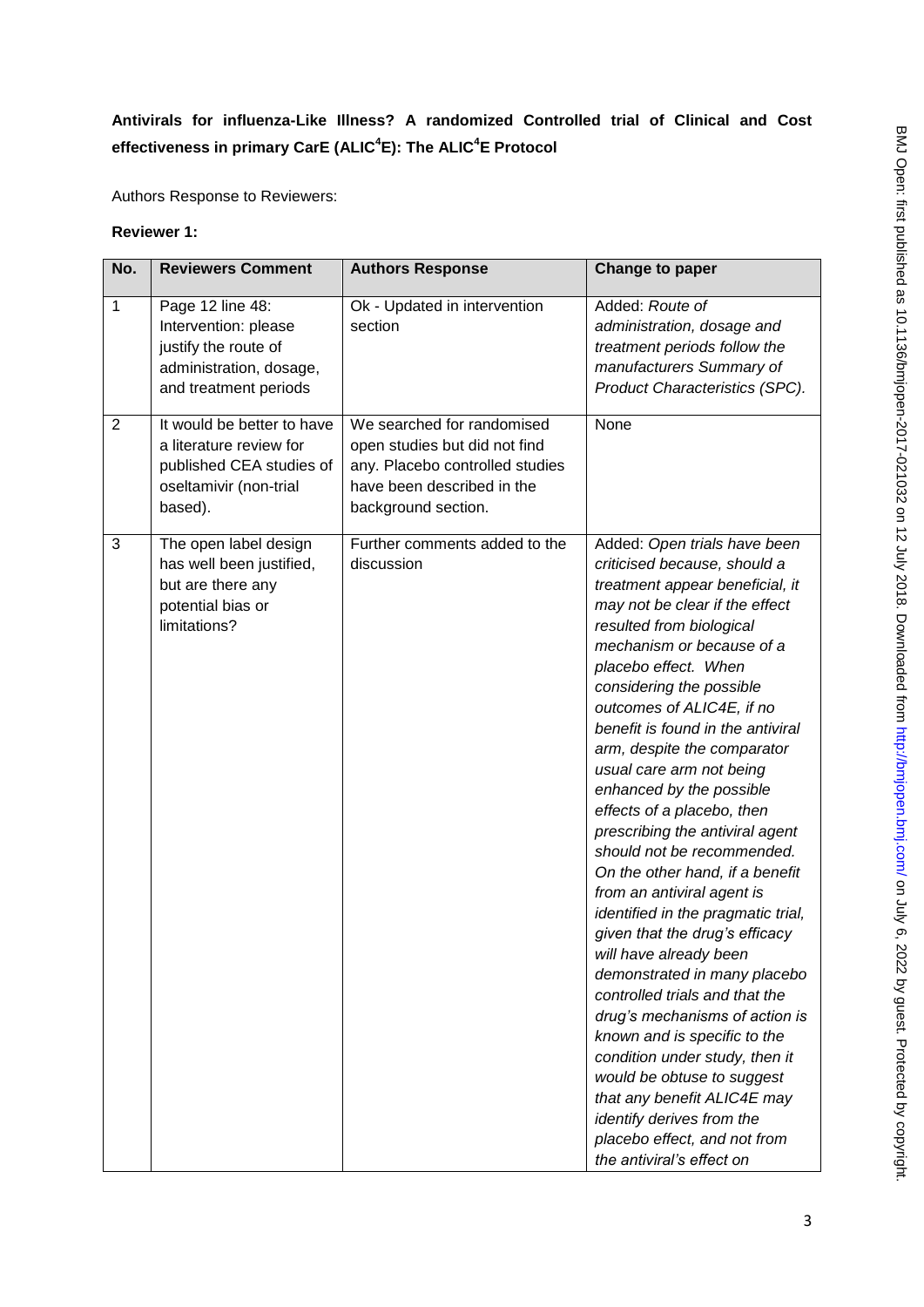|                |                                                                                                                      |                                                                                                          | influenza.                                                                                                                                                                                                                                                                                                                                                                                                                                                                                                                                                                                                                                                                                                                                   |
|----------------|----------------------------------------------------------------------------------------------------------------------|----------------------------------------------------------------------------------------------------------|----------------------------------------------------------------------------------------------------------------------------------------------------------------------------------------------------------------------------------------------------------------------------------------------------------------------------------------------------------------------------------------------------------------------------------------------------------------------------------------------------------------------------------------------------------------------------------------------------------------------------------------------------------------------------------------------------------------------------------------------|
|                |                                                                                                                      |                                                                                                          |                                                                                                                                                                                                                                                                                                                                                                                                                                                                                                                                                                                                                                                                                                                                              |
|                |                                                                                                                      |                                                                                                          |                                                                                                                                                                                                                                                                                                                                                                                                                                                                                                                                                                                                                                                                                                                                              |
| $\overline{4}$ | Are there any<br>discontinuation criteria<br>for participants in best<br>usual primary care plus<br>oseltamivir arm? | Added a new section: Safety and<br>discontinuation or withdrawal of<br>participants from trial treatment | Added: Oseltamivir has a well-<br>documented safety profile and<br>is a commonly used medication<br>in a primary care setting. As a<br>result of this no non-serious<br>adverse events will be<br>recorded in this study. All<br><b>Serious Adverse Events</b><br>(SAEs) occurring during the 28<br>days participants are enrolled<br>on the trial will be recorded. It<br>will be left to the Investigator's<br>clinical judgment to decide<br>whether or not a symptom or<br>side effect is of sufficient<br>severity to require the<br>participant's removal from<br>treatment. If the participant is<br>withdrawn due to an adverse<br>event (AE), the investigator will<br>arrange for follow-up visits or<br>telephone calls until the |
|                |                                                                                                                      |                                                                                                          | adverse event has resolved or<br>stabilised or until the end of<br>their trial participation,<br>whichever is later. If the<br>participant is withdrawn due to<br>an AE, follow up data will<br>continue to be collected and<br>their information will be<br>included for the purpose of the<br>intention to treat analysis.<br>Participants have the right to<br>withdraw from the study at any<br>time without any prejudice to<br>current and future health care.                                                                                                                                                                                                                                                                         |
| 5              | How to monitor subject<br>compliance?                                                                                | Updated Intervention section                                                                             | Added: A daily Symptom Diary<br>and subsequent day 14-28<br>telephone call will be used to<br>monitor intervention<br>compliance, and together with<br>a telephone call after day 28,<br>will also ascertain a minimal<br>data set for some other<br>outcomes.                                                                                                                                                                                                                                                                                                                                                                                                                                                                               |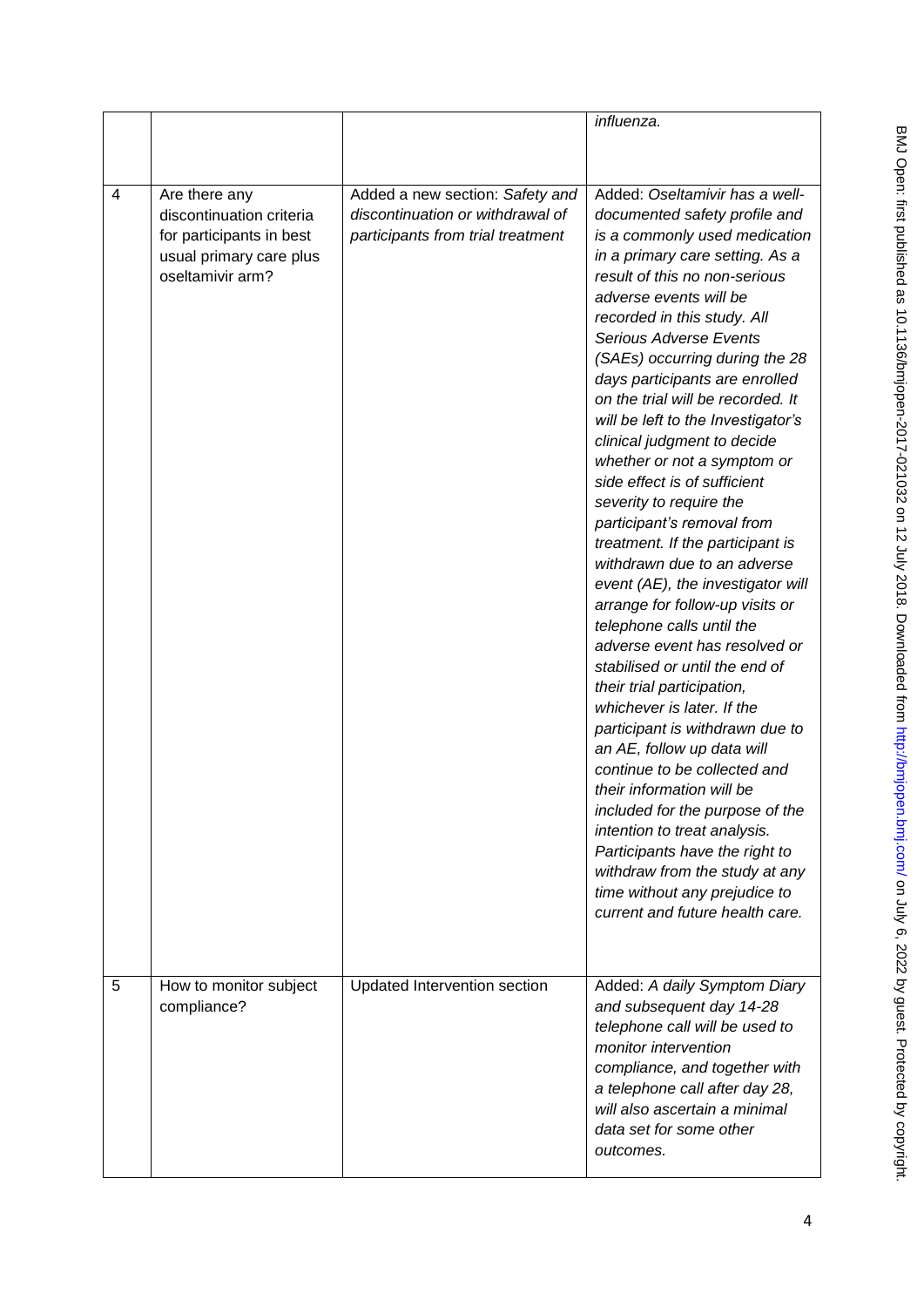| 6              | How the safety has been<br>assessed?                                                                                                                                                                                                                                                                                                                                                  | SAEs are being reported and<br>monitored. Self-reported safety<br>incidents and side effects<br>reported through diary and<br>telephone questionnaires                                                                                                                 | Described in 'Diary (Day 1 -<br>14) and Follow-up' and further<br>clarification in 'Safety and<br>discontinuation or withdrawal of<br>participants from trial<br>treatment'.                                                                                                                                                                                                                                                                                                                                                                                                                                               |
|----------------|---------------------------------------------------------------------------------------------------------------------------------------------------------------------------------------------------------------------------------------------------------------------------------------------------------------------------------------------------------------------------------------|------------------------------------------------------------------------------------------------------------------------------------------------------------------------------------------------------------------------------------------------------------------------|----------------------------------------------------------------------------------------------------------------------------------------------------------------------------------------------------------------------------------------------------------------------------------------------------------------------------------------------------------------------------------------------------------------------------------------------------------------------------------------------------------------------------------------------------------------------------------------------------------------------------|
| $\overline{7}$ | More details could be<br>added for the Statistical<br>Analysis section?<br>Currently the protocol<br>only identifies the<br>populations for primary<br>and secondary analyses.<br>'Frequent interim<br>analyses' could also be<br>better defined. Details<br>may include the types of<br>variables, statistical<br>measures, and outputs<br>that will be generated for<br>this study. | Statistical section updated to<br>include better definition of<br>'frequent interim analyses'. A<br>separate statistical analysis<br>manuscript is being prepared for<br>peer reviewed publication which<br>describes further the statistical<br>aspects of the trial. | Added: There will be at least<br>one interim analysis when<br>accrual and data collection for<br>each season is complete and<br>before recruitment opens in the<br>subsequent flu season. If<br>accrual is rapid and large<br>numbers of patients are<br>enrolled, for example in the<br>case of flu pandemic, more<br>than one interim analysis may<br>be conducted during a flu<br>season, each occurring after<br>approximately an additional<br>750 patients have been<br>enrolled. The adaptive<br>randomisation probabilities<br>may be updated and arms<br>assessed for superiority after<br>each interim analysis. |

# **Reviewer 2:**

| No. | <b>Reviewers Comment</b>                                                                                                                                                                                                                                                    | <b>Authors Response</b>                    | Change to paper                                                                                                                                                                                                                                                                                                      |
|-----|-----------------------------------------------------------------------------------------------------------------------------------------------------------------------------------------------------------------------------------------------------------------------------|--------------------------------------------|----------------------------------------------------------------------------------------------------------------------------------------------------------------------------------------------------------------------------------------------------------------------------------------------------------------------|
| 1   | How was abbreviation of<br>the trial (ALIC4E)<br>derived?                                                                                                                                                                                                                   | Paper title updated to reflect this        | Antivirals for influenza-Like<br>Illness? A randomized<br>Controlled trial of Clinical and<br>Cost effectiveness in primary<br>CarE (ALIC <sup>4</sup> E): The ALIC <sup>4</sup> E<br>Protocol                                                                                                                       |
| 2   | Background section<br>should include<br>explanation that<br>oseltamivir may be used<br>for the management of ILI<br>on assumption that many<br>cases of ILI may be<br>caused by influenza and<br>that probability of this is<br>higher during influenza<br>season (which is | Rational is correct, background<br>updated | Added: Oseltamivir could<br>therefore be used for the<br>management of ILI on<br>assumption that many cases of<br>ILI may be caused by influenza,<br>the probability of this being<br>higher during confirmed periods<br>of heightened influenza based<br>on national reports of ILI<br>consultations and laboratory |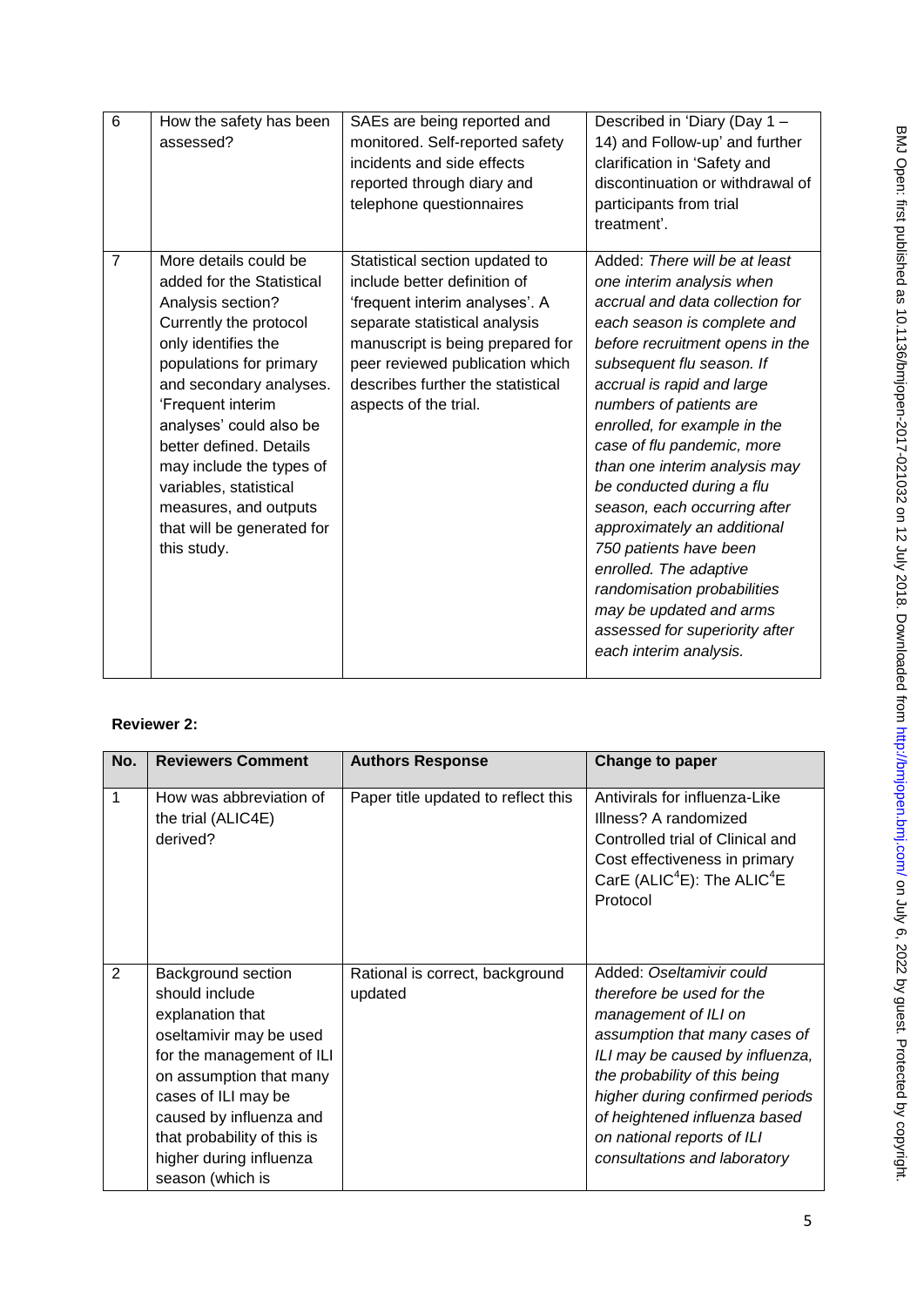|   | presumably based on<br>determination by public<br>health authorities which<br>include laboratory<br>confirmation for some<br>cases). Or is there any<br>other rationale?                                                            |                                             | confirmed influenza cases.                                                                                                                                                                                                                                                                                                                                                                                                                                                    |
|---|-------------------------------------------------------------------------------------------------------------------------------------------------------------------------------------------------------------------------------------|---------------------------------------------|-------------------------------------------------------------------------------------------------------------------------------------------------------------------------------------------------------------------------------------------------------------------------------------------------------------------------------------------------------------------------------------------------------------------------------------------------------------------------------|
| 3 | Page 7, Line 15:<br>Reference 1 is meant to<br>support the statement<br>that "Annual influenza<br>epidemics account for<br>considerable morbidity<br>and mortality", however<br>it only refers to burden of<br>pediatric influenza. | Additional references have been<br>included | Refs:<br>1. Antonova EN, Rycroft CE,<br>Ambrose CS, et al.<br>Burden of paediatric<br>influenza in Western<br>Europe: a systematic<br>review.<br><b>BMC</b> Public<br>Health 2012;12(1 %@<br>1471-2458):968.<br>doi:<br>10.1186/1471-2458-12-<br>968<br>%U<br>https://doi.org/10.1186/<br>1471-2458-12-968<br>2. World Health Organisation.<br>Factsheet<br>[Available<br>from:<br>http://www.who.int/medi<br>acentre/factsheets/fs21<br>1/en/. (accessed<br>10<br>Aug 2017). |
|   |                                                                                                                                                                                                                                     |                                             | 3.<br><b>Estimates</b><br>deaths<br>of<br>with<br>associated<br>seasonal influenza<br>$\sim$ $\sim$ $\sim$<br>1976-<br>United<br>States,<br><b>MMWR</b><br>2007.<br>Morb<br>Mortal<br>Wkly<br>Rep<br>2010;59(33):1057-62.<br>[published Online First:<br>2010/08/28]<br>4. Schanzer DL, Langley JM,<br>TW.<br>Tam<br>Co-                                                                                                                                                      |
|   |                                                                                                                                                                                                                                     |                                             | morbidities associated<br>with influenza-attributed<br>mortality,<br>1994-2000,<br>Canada.<br>Vaccine<br>2008;26(36):4697-703.<br>doi:<br>10.1016/j.vaccine.2008.<br>06.087<br>[published<br>Online<br>First:<br>2008/07/16]                                                                                                                                                                                                                                                  |
| 4 | Page 11, lines 11-21:                                                                                                                                                                                                               | Background for ILI definition               | Added: The definition of ILI                                                                                                                                                                                                                                                                                                                                                                                                                                                  |
|   | Authors should reference                                                                                                                                                                                                            | included                                    | used in ALIC4E was based on                                                                                                                                                                                                                                                                                                                                                                                                                                                   |
|   | the agency/authority they                                                                                                                                                                                                           |                                             | the European Centre for                                                                                                                                                                                                                                                                                                                                                                                                                                                       |
|   | base their definition of ILI                                                                                                                                                                                                        |                                             | <b>Disease Prevention and Control</b>                                                                                                                                                                                                                                                                                                                                                                                                                                         |
|   |                                                                                                                                                                                                                                     |                                             |                                                                                                                                                                                                                                                                                                                                                                                                                                                                               |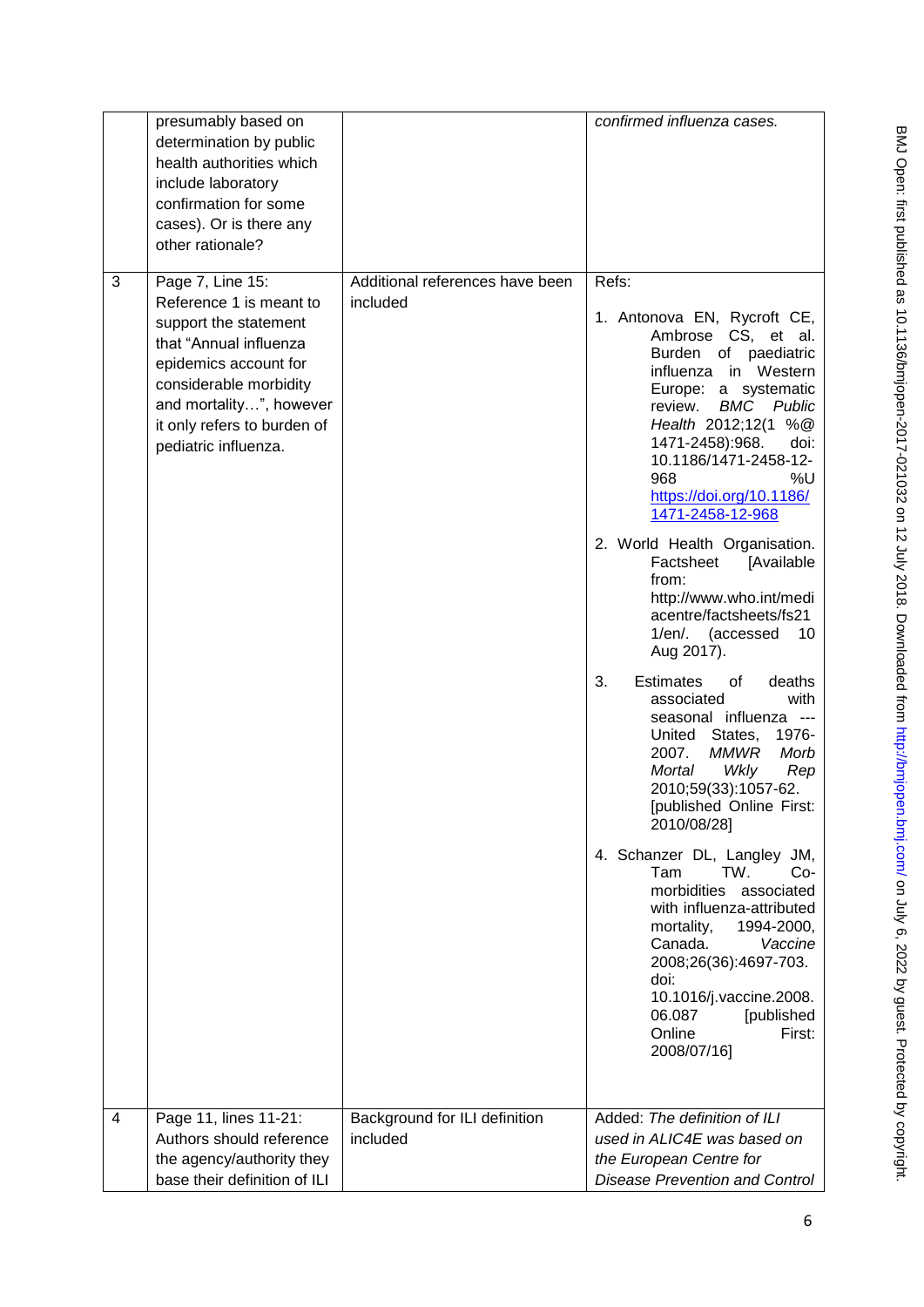|   | on. For example, in        |                                   | (ECDC) definition with flexibility                                                                                                                                                                                                                                                                                                                                                                                                                                                                                                                                                                                               |
|---|----------------------------|-----------------------------------|----------------------------------------------------------------------------------------------------------------------------------------------------------------------------------------------------------------------------------------------------------------------------------------------------------------------------------------------------------------------------------------------------------------------------------------------------------------------------------------------------------------------------------------------------------------------------------------------------------------------------------|
|   | children under 5,          |                                   | to maximise recruitment of                                                                                                                                                                                                                                                                                                                                                                                                                                                                                                                                                                                                       |
|   | gastrointestinal           |                                   | children and the elderly.                                                                                                                                                                                                                                                                                                                                                                                                                                                                                                                                                                                                        |
|   | symptoms may also be       |                                   |                                                                                                                                                                                                                                                                                                                                                                                                                                                                                                                                                                                                                                  |
|   | present. In patients under |                                   | Refs:                                                                                                                                                                                                                                                                                                                                                                                                                                                                                                                                                                                                                            |
|   | 5 or 65 and older, fever   |                                   |                                                                                                                                                                                                                                                                                                                                                                                                                                                                                                                                                                                                                                  |
|   | may not be prominent.      |                                   | 23. Official Journal of European<br>Commission<br>Union.<br>implementing<br>decision<br>of 8 August<br>2012<br>Decision<br>amending<br>2002/253/EC<br>laying<br>down case definitions<br>for<br>reporting<br>communicable<br>diseases<br>to<br>the<br>Community<br>network<br>under<br>Decision<br>No.<br>2119/98/EC<br>of<br>the<br>Parliament<br>European<br>Council<br>and of the<br>(notified<br>under<br>C(2012)<br>document<br>2012:16.<br>$5538$ ).,<br>http://eur-<br>lex.europa.eu/legal-<br>content/EN/TXT/PDF/?<br>uri=CELEX:32012D050<br>6&qid=1428573336660<br>&from=EN#page=16<br>(accessed<br>08<br>Feb<br>2018). |
|   |                            |                                   | 24. Casalegno JS, Eibach D,<br>Valette<br>М,<br>et<br>al.<br>Performance<br>οf<br>influenza<br>case<br>definitions for influenza<br>community<br>surveillance: based on<br>the French<br>influenza<br>surveillance<br>network<br>GROG,<br>2009-2014.<br>Euro Surveill2017.                                                                                                                                                                                                                                                                                                                                                       |
|   |                            |                                   | 25. Aguilera JF, Paget WJ,<br>Mosnier<br>А,<br>et<br>al.<br>Heterogeneous<br>case<br>definitions used for the<br>surveillance<br>οf<br>influenza in Europe.<br>Eur<br>J<br>Epidemiol<br>2003;18(8):751-4.<br>[published Online First:<br>2003/09/17]                                                                                                                                                                                                                                                                                                                                                                             |
| 5 | Page 11, exclusion         | We agree that some subjectivity   | None                                                                                                                                                                                                                                                                                                                                                                                                                                                                                                                                                                                                                             |
|   | criteria: Three exclusion  | is inevitable but we can't expect |                                                                                                                                                                                                                                                                                                                                                                                                                                                                                                                                                                                                                                  |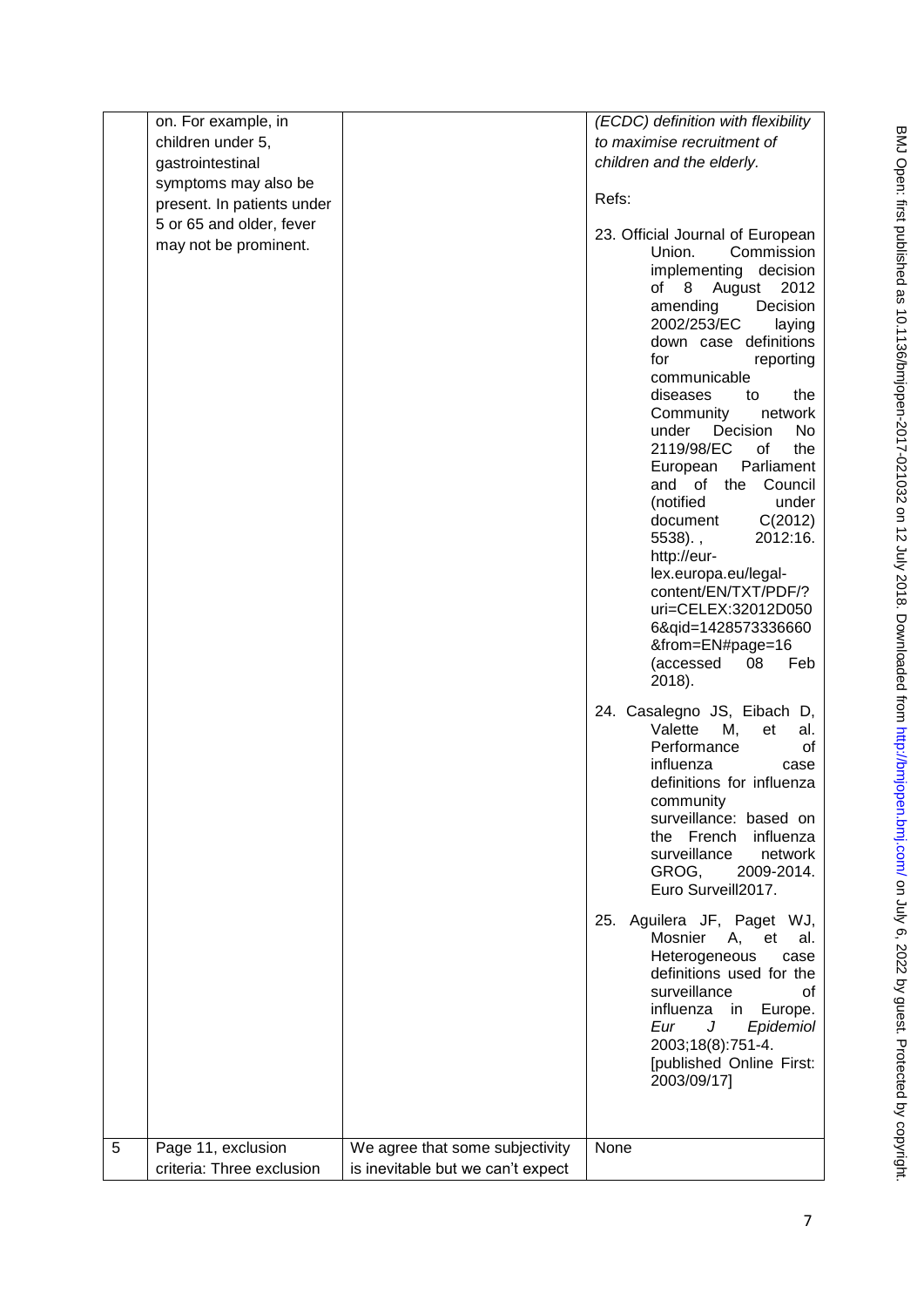|                | criteria are rather<br>subjective and based on<br>clinical judgement of<br>responsible clinicians.<br>Their judgement can<br>differ by country, level of<br>training, intensity of<br>influenza season. How<br>can author ensure that<br>individuals for whom<br>intervention may work are<br>not systematically<br>excluded? | to require clinicians to randomise<br>patients whom they feel should<br>not be randomised. We will<br>make these exclusions clear in<br>the report to aid judgement of<br>applicability of findings. |      |
|----------------|-------------------------------------------------------------------------------------------------------------------------------------------------------------------------------------------------------------------------------------------------------------------------------------------------------------------------------|------------------------------------------------------------------------------------------------------------------------------------------------------------------------------------------------------|------|
| 6              | Authors propose to<br>collect data on influenza<br>vaccination among<br>participants. Will it be<br>adjusted to how well<br>vaccine strains are<br>matched to a given<br>season predominant<br>strains?                                                                                                                       | This is not a study of ILI<br>incidence but of the<br>effectiveness of antiviral agents<br>for ILI and we will do an analysis<br>of those who are found to have<br>virological evidence of influenza | None |
| $\overline{7}$ | Would authors propose to<br>collect data on whether<br>individuals presenting<br>with ILI could be part of<br>an outbreak (e.g. family<br>members, living in<br>congregate settings).<br>Could this be a sub-group<br>of participants identified<br>one of the secondary<br>outcomes?                                         | We will not be able to link those<br>randomised to other participants<br>who were randomised by living<br>proximity                                                                                  | None |
| 8              | Page 16, line 33: Authors<br>state that after flu season<br>collected laboratory<br>specimens will be<br>transported to lab in the<br>University of Antwerp.<br>What is the rationale for<br>this to be done after flu<br>season, rather than in<br>real time?                                                                | The swab results will not<br>influence care but simply allow<br>us to do a subgroup analysis of<br>the effect of antivirals in those<br>found to have virological<br>evidence of influenza           | None |
| 9              | How would author<br>propose to handle/adjust<br>differences in costs                                                                                                                                                                                                                                                          | These will be reported<br>separately                                                                                                                                                                 | None |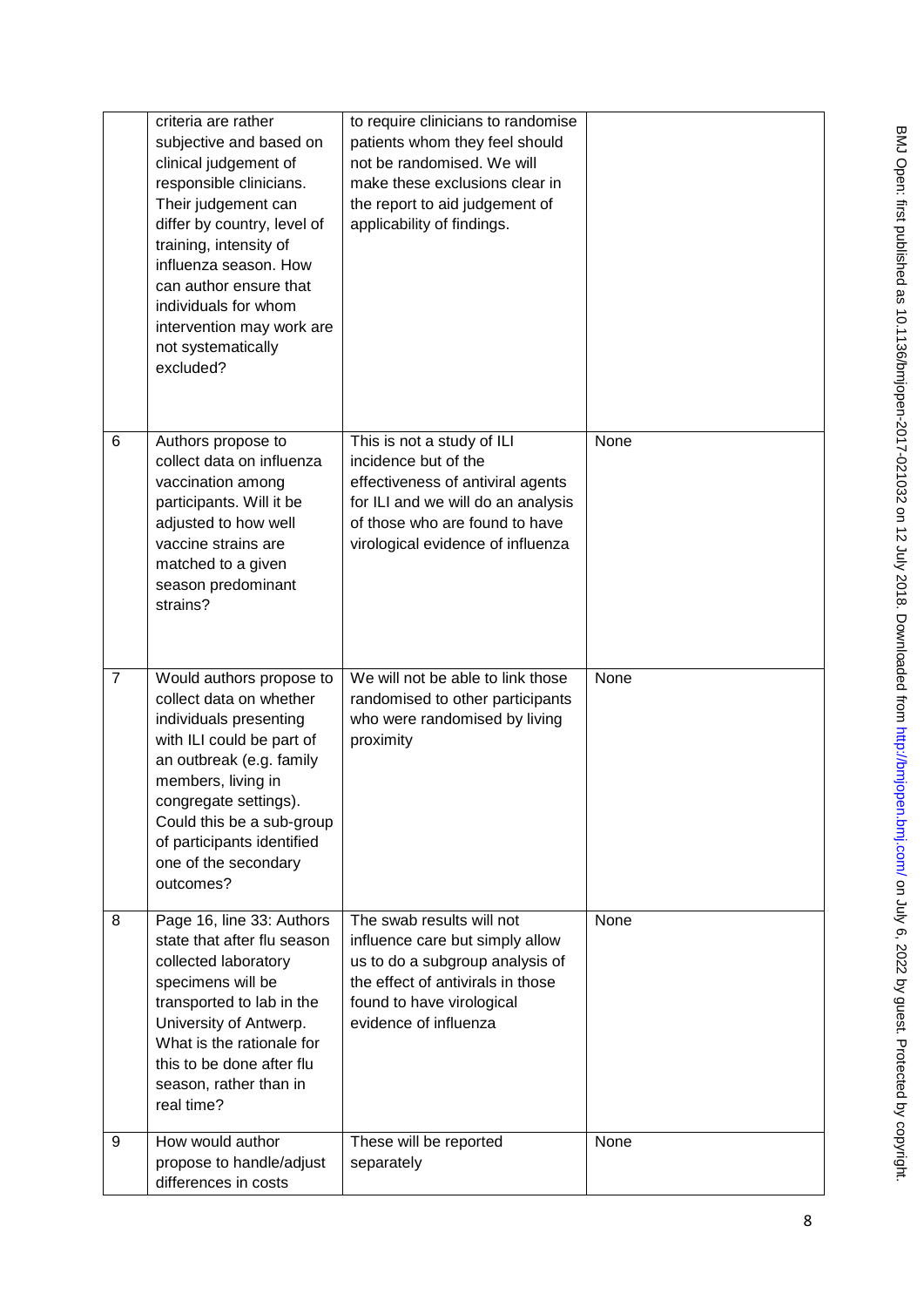|    | between countries?                                                                                                                                                                                                                                                                                                                                            |                                                                                                                                                                                                                                                                                              |                                                                                                                                                                                                                                                                                                                                                                |
|----|---------------------------------------------------------------------------------------------------------------------------------------------------------------------------------------------------------------------------------------------------------------------------------------------------------------------------------------------------------------|----------------------------------------------------------------------------------------------------------------------------------------------------------------------------------------------------------------------------------------------------------------------------------------------|----------------------------------------------------------------------------------------------------------------------------------------------------------------------------------------------------------------------------------------------------------------------------------------------------------------------------------------------------------------|
| 10 | Can intensity (determined<br>by the magnitude by<br>which incidence exceeds<br>thresholds determined by<br>public health agencies)<br>and severity (may be<br>determined by strain<br>associated with greater<br>morbidity) of the influenza<br>season impact how<br>effective tested<br>intervention (oseltamivir<br>in addition to routine<br>care) can be? | One of the strengths of this<br>study, unlike many influenza<br>studies is that our study will<br>cover three influenza seasons so<br>we will be able to determine<br>whether benefit or otherwise of<br>oseltamivir is influenced by<br>season. This has been updated<br>in the discussion. | Added: The virulence, spread<br>and type of circulating influenza<br>strains varies from season to<br>season. ALIC4E aims to recruit<br>over three winter/influenza<br>seasons in 15 countries,<br>thereby obtaining widely<br>applicable data allowing us to<br>determine whether any benefit<br>or otherwise of antiviral agents<br>is influenced by season. |

## **VERSION 2 – REVIEW**

| <b>REVIEWER</b>         | <b>Tengbin Xiong</b>                                                                                                                                                                                                                                                                                                                                                                                                                                                                                                                                                                                                                                                                                                                             |  |
|-------------------------|--------------------------------------------------------------------------------------------------------------------------------------------------------------------------------------------------------------------------------------------------------------------------------------------------------------------------------------------------------------------------------------------------------------------------------------------------------------------------------------------------------------------------------------------------------------------------------------------------------------------------------------------------------------------------------------------------------------------------------------------------|--|
|                         | IQVIA, China                                                                                                                                                                                                                                                                                                                                                                                                                                                                                                                                                                                                                                                                                                                                     |  |
| <b>REVIEW RETURNED</b>  | 02-Mar-2018                                                                                                                                                                                                                                                                                                                                                                                                                                                                                                                                                                                                                                                                                                                                      |  |
|                         |                                                                                                                                                                                                                                                                                                                                                                                                                                                                                                                                                                                                                                                                                                                                                  |  |
| <b>GENERAL COMMENTS</b> | The comments have been well addressed and the revised version                                                                                                                                                                                                                                                                                                                                                                                                                                                                                                                                                                                                                                                                                    |  |
|                         | can be recommended for publication.                                                                                                                                                                                                                                                                                                                                                                                                                                                                                                                                                                                                                                                                                                              |  |
|                         |                                                                                                                                                                                                                                                                                                                                                                                                                                                                                                                                                                                                                                                                                                                                                  |  |
| <b>REVIEWER</b>         | Alexander Doroshenko                                                                                                                                                                                                                                                                                                                                                                                                                                                                                                                                                                                                                                                                                                                             |  |
|                         | University of Alberta, Canada                                                                                                                                                                                                                                                                                                                                                                                                                                                                                                                                                                                                                                                                                                                    |  |
| <b>REVIEW RETURNED</b>  | 21-Mar-2018                                                                                                                                                                                                                                                                                                                                                                                                                                                                                                                                                                                                                                                                                                                                      |  |
|                         |                                                                                                                                                                                                                                                                                                                                                                                                                                                                                                                                                                                                                                                                                                                                                  |  |
| <b>GENERAL COMMENTS</b> | The proposed study is of great clinical and public health importance.<br>Authors have adequately addressed most of my comments.                                                                                                                                                                                                                                                                                                                                                                                                                                                                                                                                                                                                                  |  |
|                         | I have one further comment/clarification pertaining to my original<br>comment 6 regarding the collection of vaccination data (for this<br>protocol it is optional to address).                                                                                                                                                                                                                                                                                                                                                                                                                                                                                                                                                                   |  |
|                         | I appreciate that the proposed trial is the study of the effectiveness<br>of antiviral agents for ILI, however authors state that they would<br>record whether participants received influenza vaccination within last<br>six months. What is the rationale for collecting influenza vaccination<br>data? Is there a plan to do sub-group analysis based on vaccination<br>status (i.e. whether effect of antivirals differ among those vaccinated<br>versus not)? If there is rationale to collect vaccination data, then<br>knowing whether influenza vaccine had a good match to a given<br>season's circulating strains and how effective vaccine was for a<br>given season would also be helpful. This latter information will be<br>availa |  |

### **VERSION 2 – AUTHOR RESPONSE**

I am pleased to submit a revised protocol paper entitled 'Antivirals for influenza-like illness? Protocol for a randomized controlled trial of clinical and cost effectiveness in primary care (ALIC4E)' for